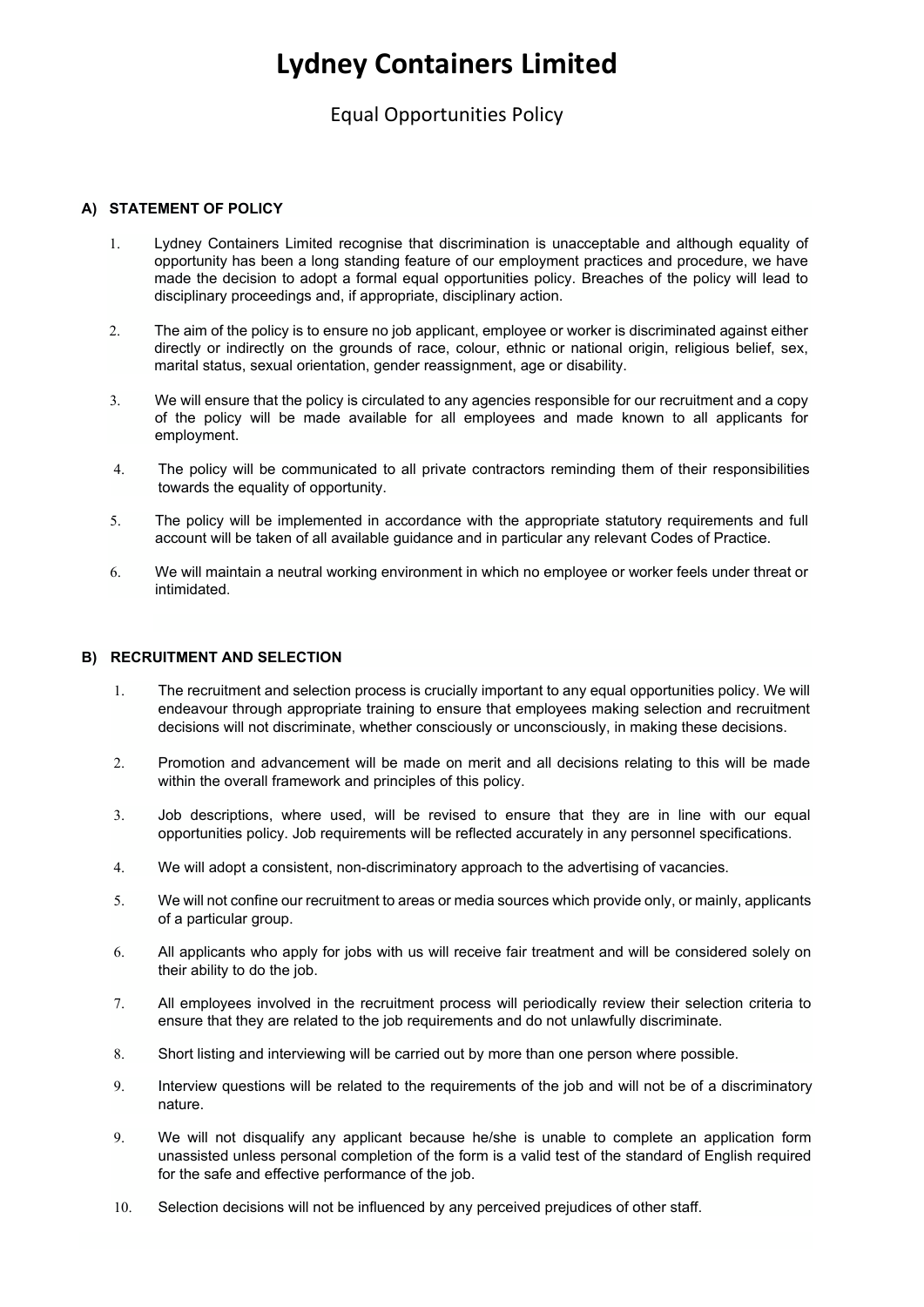# **Lydney Containers Limited**

### Equal Opportunities Policy

### **C) TRAINING AND PROMOTION**

- 1. Senior staff will receive training in the application of this policy to ensure that they are aware of its contents and provisions.
- 2. All promotion will be in line with this policy.

### **D) MONITORING**

- 1. We will maintain and review the employment records of all employees in order to monitor the progress of this policy.
- 2. Monitoring may involve:
	- a. the collection and classification of information regarding the race in terms of ethnic/national origin and sex of all applicants and current employees;
	- b. the examination by ethnic/national origin and sex of the distribution of employees and the success rate of the applicants; and
	- c. recording recruitment, training and promotional records of all employees, the decisions reached and the reason for those decisions.
- 3. The results of any monitoring procedure will be reviewed at regular intervals to assess the effectiveness of the implementation of this policy. Consideration will be given, if necessary, to adjusting this policy to afford greater equality of opportunities to all applicants and staff.

S J Reece **MANAGING DIRECTOR** 

30th November 2017